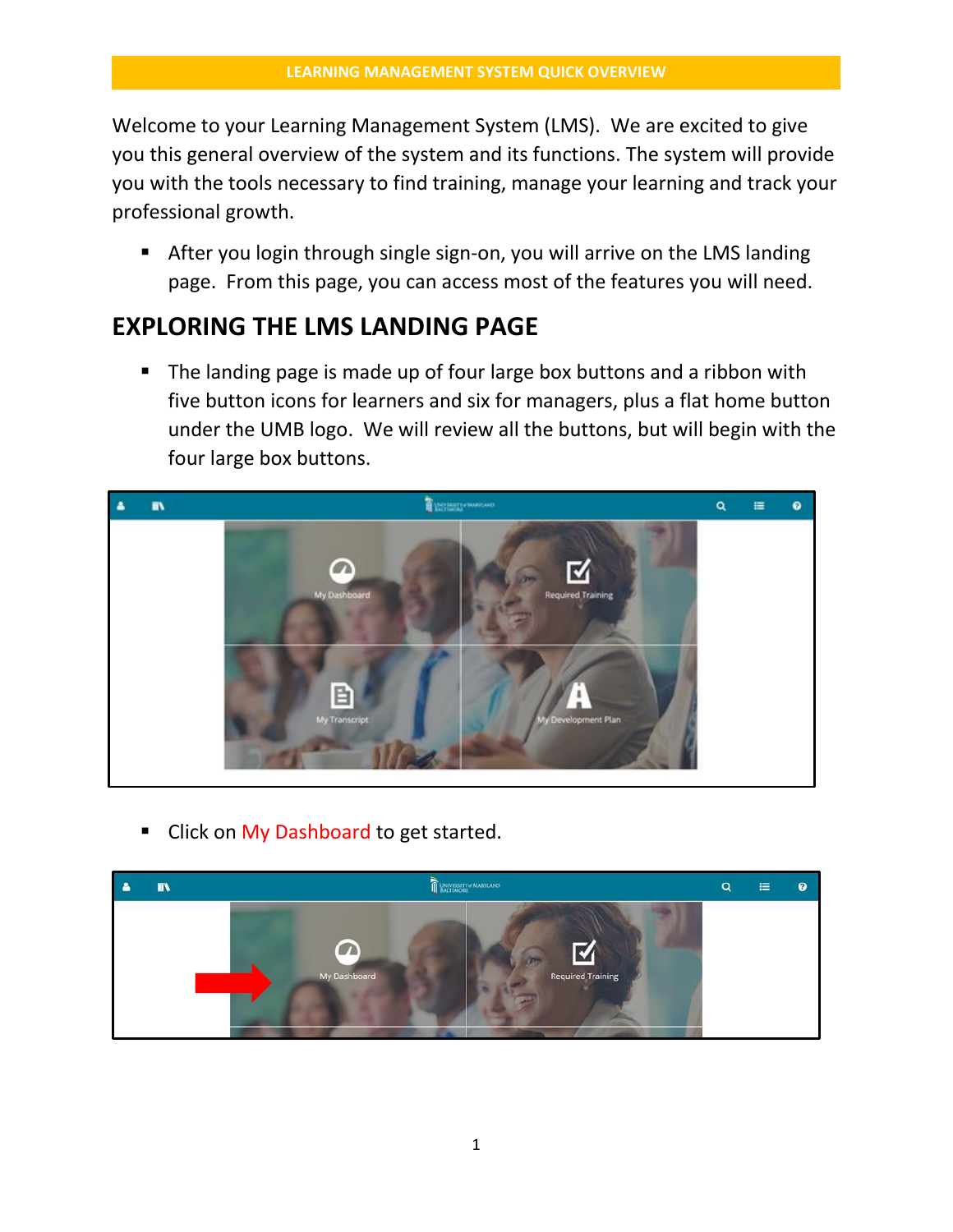My Dashboard takes you to your personalized learner dashboard. This dashboard provides a high-level summary of your learning activities.

| <b>MY LEARNING</b><br>o Critical<br>My Learning<br><b>D</b> Assigned<br><b>o</b> Current<br><b>D</b> Upcoming<br><b>Training</b><br><b>Activities</b><br><b>D</b> Required Certifications |                       | <b>QUICK LINKS</b><br>Getting Started<br>Training Transcript<br>Required Training | <b>MY MESSAGES</b><br><b>O</b> There are no records to display. | $\mathbf{z}$ |
|-------------------------------------------------------------------------------------------------------------------------------------------------------------------------------------------|-----------------------|-----------------------------------------------------------------------------------|-----------------------------------------------------------------|--------------|
| <b>FAVORITES</b><br><b>O</b> There are no records to display.                                                                                                                             | $\boldsymbol{\Sigma}$ | <b>PROMOTED ACTIVITIES</b><br>O There are no records to display.                  |                                                                 |              |
| <b>RECENTLY LAUNCHED</b><br><b>O</b> There are no records to display.                                                                                                                     |                       |                                                                                   |                                                                 |              |

- Working from top left to right, the first box is My Learning. Click any of the activites in My Learning, such as critical or assigned, and you are taken to your timeline where you can view all of your learning activities.
- **Quick Links will link you directly to your training transcript and your** required training.
- My Messages acts as a single repository for all messages generated by the LMS to you.
- **Favorites allows you to save learning activities for future reference.**
- **Promoted Activities will highlight learning activites that may be of interest** to you.
- **Recently Launched will allow you to revisit your most recently started** online training from where you left off with just one click.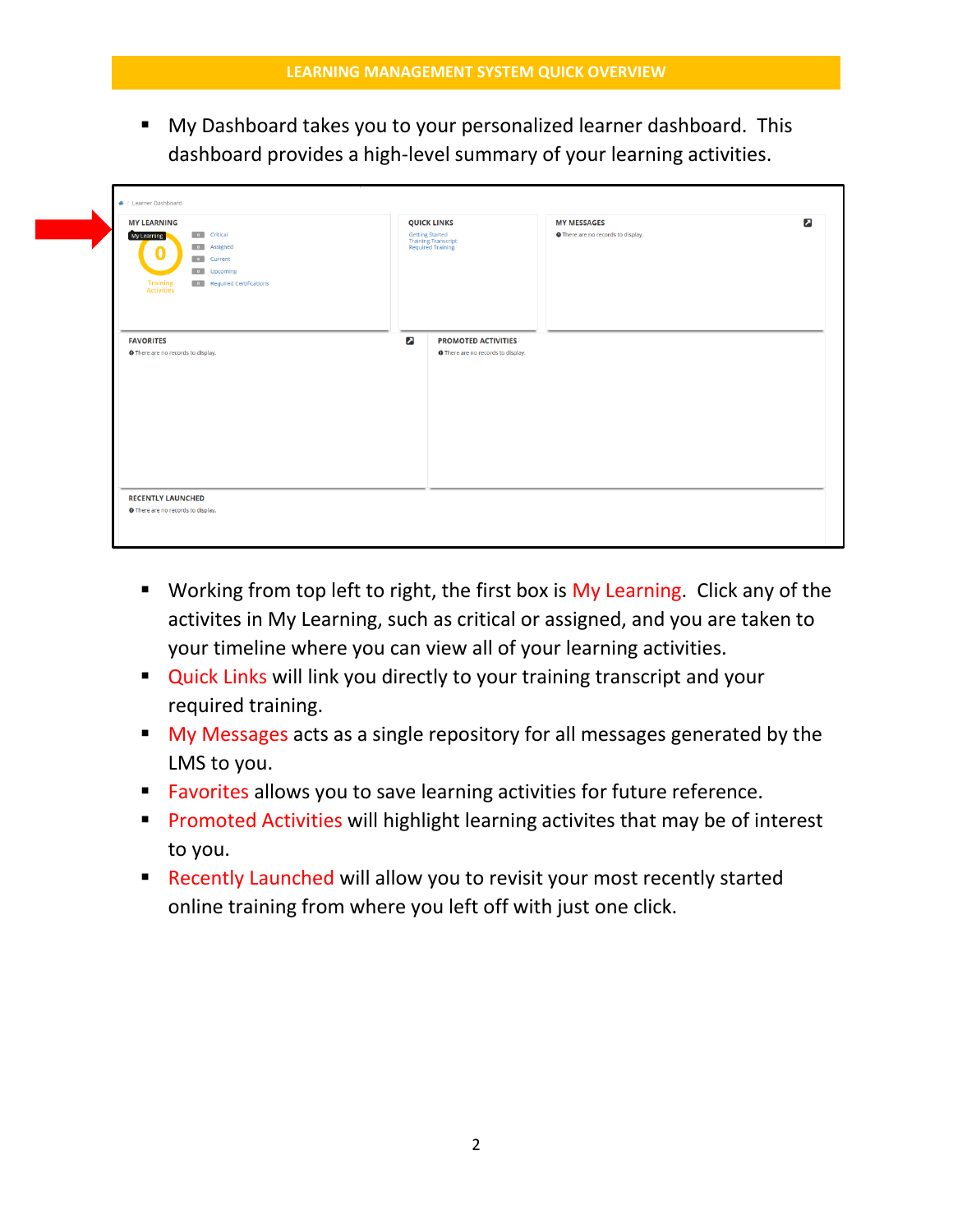■ To get back to the landing page, click the University of Maryand logo at the center of the the dashboard page.



**E** Click on Required Training, to see your training analysis page. Your training analysis page provides a list of your required and recommended training. It is possible that at this time you may not have any required or recommended training so your training analysis page may have no records.

| Self                                                                                                                     |                            |                                |                               |
|--------------------------------------------------------------------------------------------------------------------------|----------------------------|--------------------------------|-------------------------------|
| <b>TRAINING ANALYSIS</b>                                                                                                 |                            |                                |                               |
| This is a list of your required and recommended training. Use the View list to filter the activities that you see below. |                            |                                |                               |
| Help<br>Search:                                                                                                          | Filter by:                 | View:                          |                               |
| (a                                                                                                                       | Required and recommended V | All assigned training          | $\checkmark$                  |
| Task:                                                                                                                    |                            |                                | $\frac{1}{2}$<br>$\mathbf{x}$ |
| Add to development plan $\vee$ $\rightarrow$                                                                             |                            | Selected Items: 0   Records: 0 |                               |
| There are no records to display.                                                                                         |                            |                                |                               |
| <b>Delivery Method Legend</b>                                                                                            |                            |                                |                               |
|                                                                                                                          |                            |                                |                               |
|                                                                                                                          |                            |                                |                               |
|                                                                                                                          |                            |                                |                               |
|                                                                                                                          |                            |                                |                               |
|                                                                                                                          |                            |                                |                               |
|                                                                                                                          |                            |                                |                               |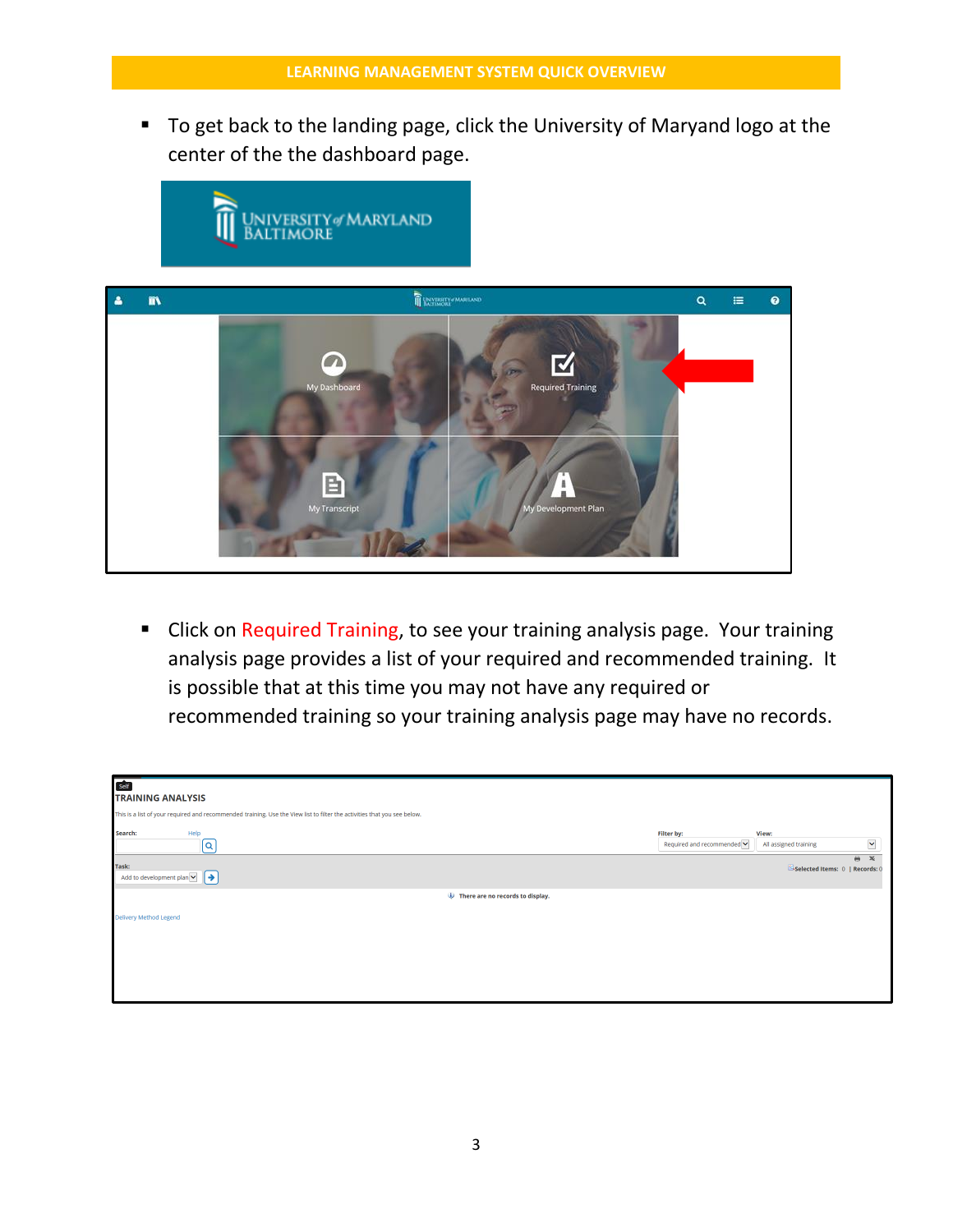**Once again, to get back to the landing page, click the University of** Maryland logo at the center of the the dashboard page.



Click on My Transcript.



- If you have previously completed course(s) through the eLearning system, they should appear on your training transcript. At the top left of your transcript page, there is a drop-down box which will allow you to select the date range for your training records.
- **•** You can choose to print or export your training transcript from this page. It is possible that at this time you may have no training records.

| Date Range<br>Start Date<br>5/31/2016 03:49pm<br>NICOLE K. PALMORE<br>Username:<br><b>ACTIVITIES</b> | <b>TRAINING TRANSCRIPT</b><br>Select a year or date range to filter<br>End Da<br>Bill 5/31/2011 03:49pm<br><b>BSP</b><br>REFRESH<br>List of completed activities from 5/31/2016 to 5/31/2017 | E-mail:           |                   |                        | <b>PRINT</b> | <b>EXPORT TO PDF</b> |
|------------------------------------------------------------------------------------------------------|----------------------------------------------------------------------------------------------------------------------------------------------------------------------------------------------|-------------------|-------------------|------------------------|--------------|----------------------|
|                                                                                                      | Activity                                                                                                                                                                                     | <b>Start Date</b> | Completion Date - | <b>Expiration Date</b> | Score        | Grade                |
| 霷                                                                                                    | Skillsoft Course: Title IX for Higher Education                                                                                                                                              | 2/13/2017         | 5/16/2017         |                        | 89           |                      |
| G                                                                                                    | Skillsoft Course: Title IX for Higher Education                                                                                                                                              | 11/2/2016         | 11/2/2016         |                        | 100          |                      |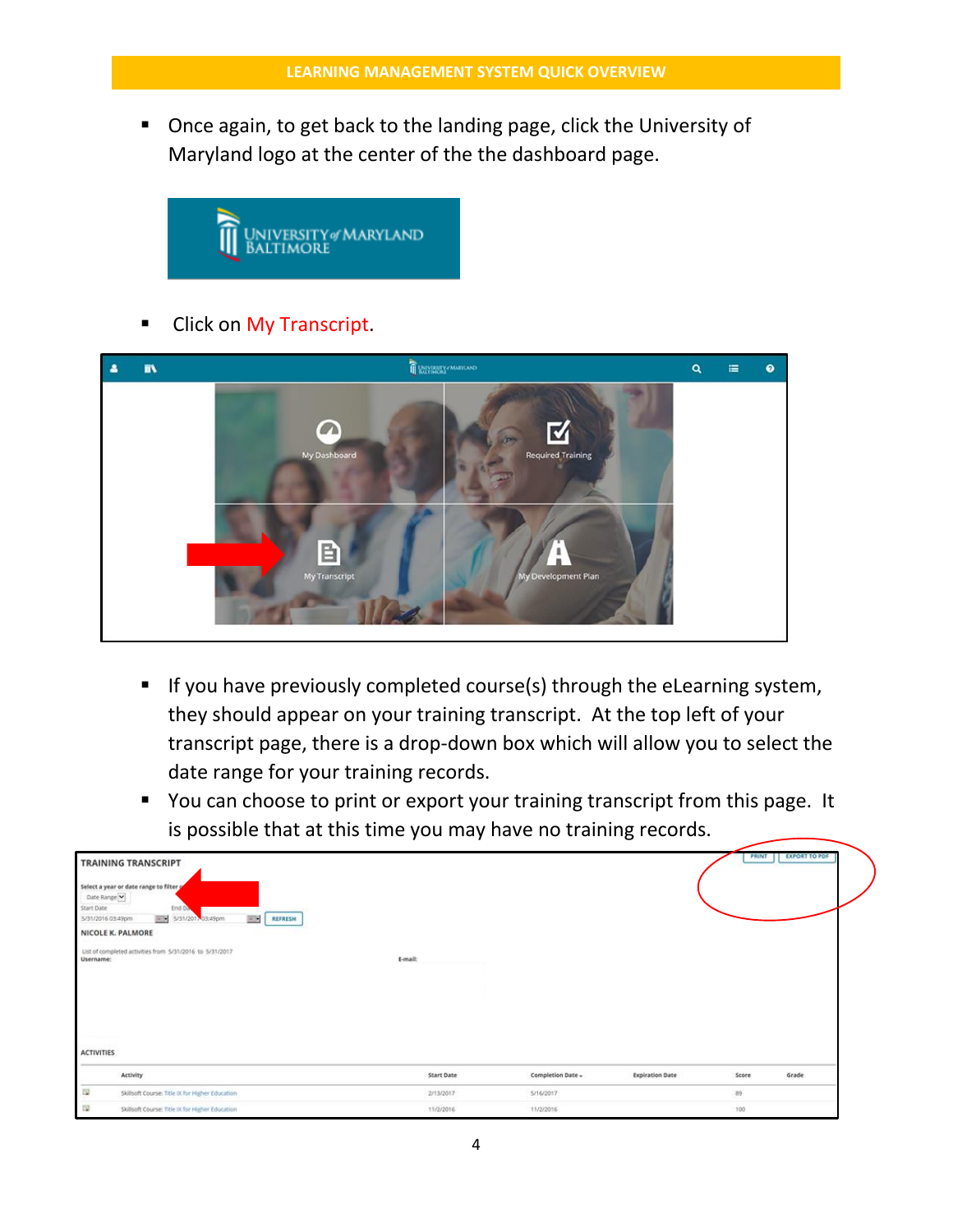■ Once again, to get back to the landing page, click the University of Maryland logo at the center of the the dashboard page.



**Click on My Development Plan.** 



My Development Plan is an optional tool that you and your manager may use to create a personalized professional devlopment plan.

# **EXPLORING THE NAVIGATION RIBBON**

■ Next we will take a look at the teal ribbon across the top of the landing page.



We will take a look at each feature in the following table.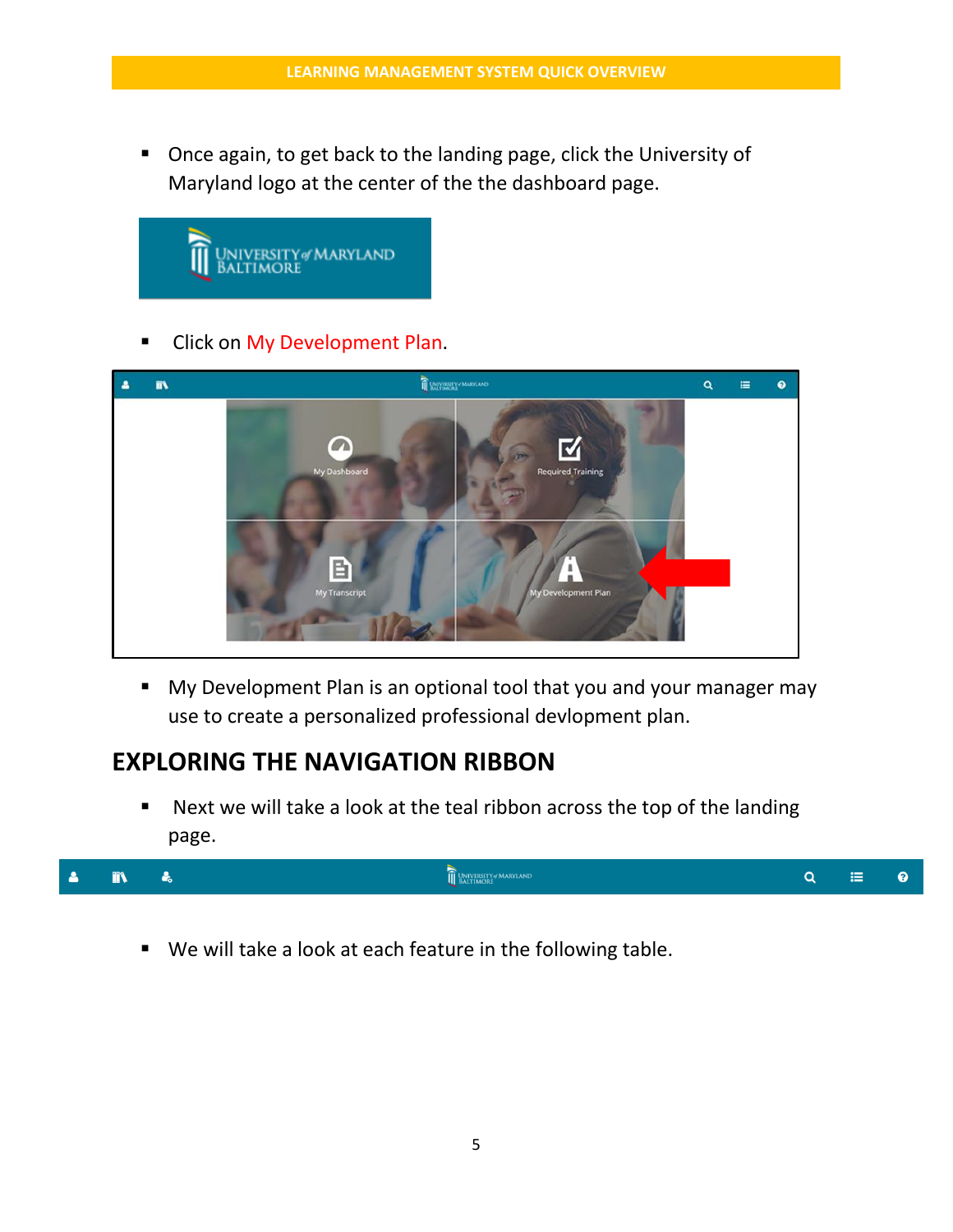| <b>Button</b>                  | Function                 | Description                                                                                                                                                                                                                                                  |  |  |
|--------------------------------|--------------------------|--------------------------------------------------------------------------------------------------------------------------------------------------------------------------------------------------------------------------------------------------------------|--|--|
|                                | Self/Learner             | Provides access to training and learning<br>activities available to you. Use this<br>menu to access learner-related activities<br>such as Learner Dashboard, Profile,<br>Development Plan and Training<br>Schedule. You will also sign out from the<br>icon. |  |  |
|                                | Manager                  | Allows managers to view, track and<br>assign learning to subordinates. (You<br>will only have this button if you manage<br>one or more people.)                                                                                                              |  |  |
| FF                             | Library                  | Access the library to look for training<br>related information such as online and<br>instructor-led courses.                                                                                                                                                 |  |  |
| NIVERSITY@MARYLAND<br>altimore | Home                     | Brings you back to the LMS landing page.                                                                                                                                                                                                                     |  |  |
|                                | <b>Enterprise Search</b> | Search for a course, person or activity in<br>one place.                                                                                                                                                                                                     |  |  |
| ⋿                              | Timeline                 | Shows all of your current learning<br>activities in a visual format.                                                                                                                                                                                         |  |  |
|                                | Help                     | Use the option to get online assistance<br>while performing various tasks in the<br>system.                                                                                                                                                                  |  |  |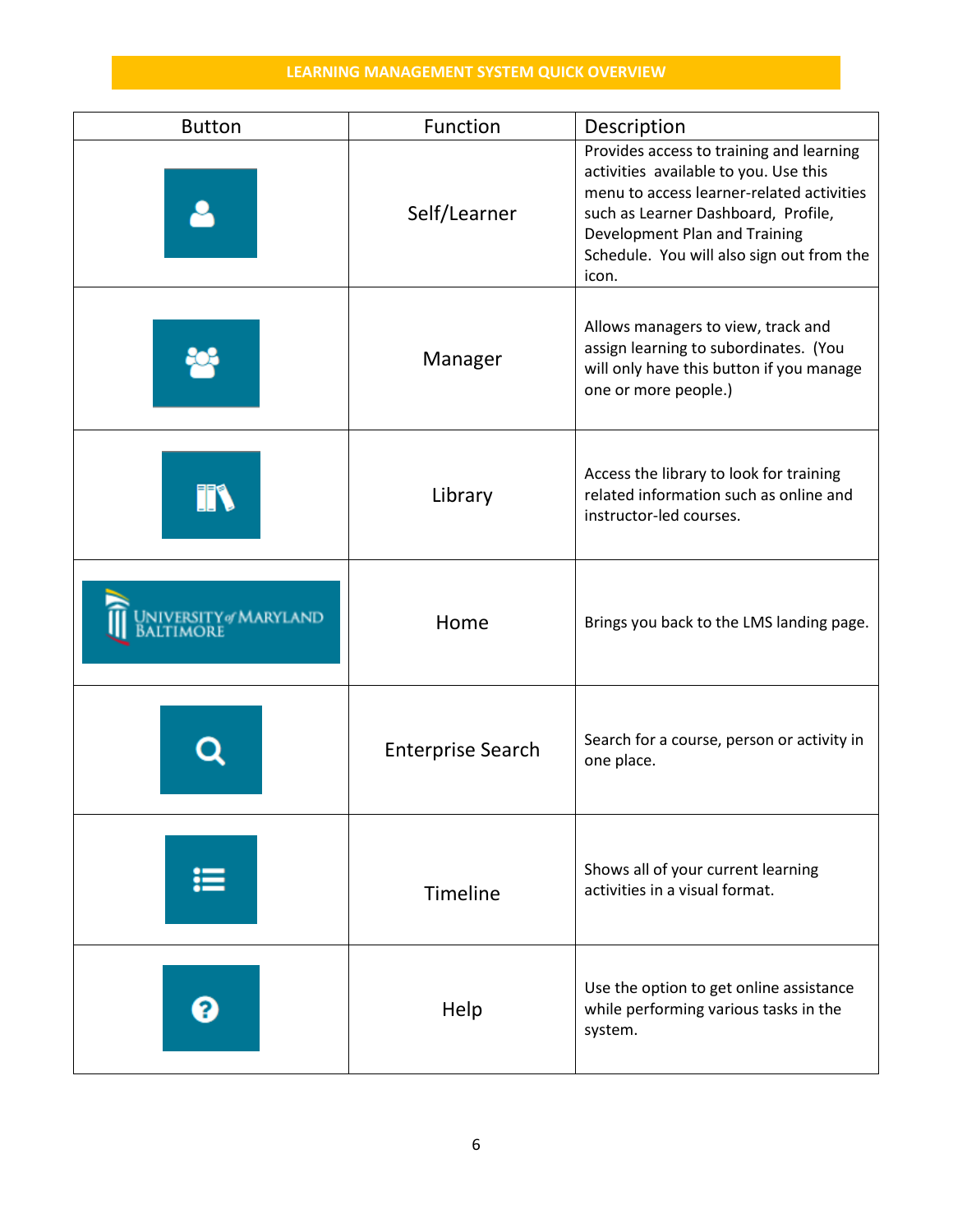## **ESSENTIAL BASIC OPERATION IN THE SYSTEM**

## Launch Online Learning

When you locate a course or online activity that displays the **START** icon, you can access it immediately.

- 1. Locate the activity using the Enterprise Search, by looking in the library or from your Training Analysis page.
- 2. Click Start or Launch next to the activity to begin.

If you do not complete this activity in one sitting, you can relaunch the activity from your Timeline.



#### KEEP READING BELOW FOR ADDITIONAL HINTS ABOUT THE SYSTEM.